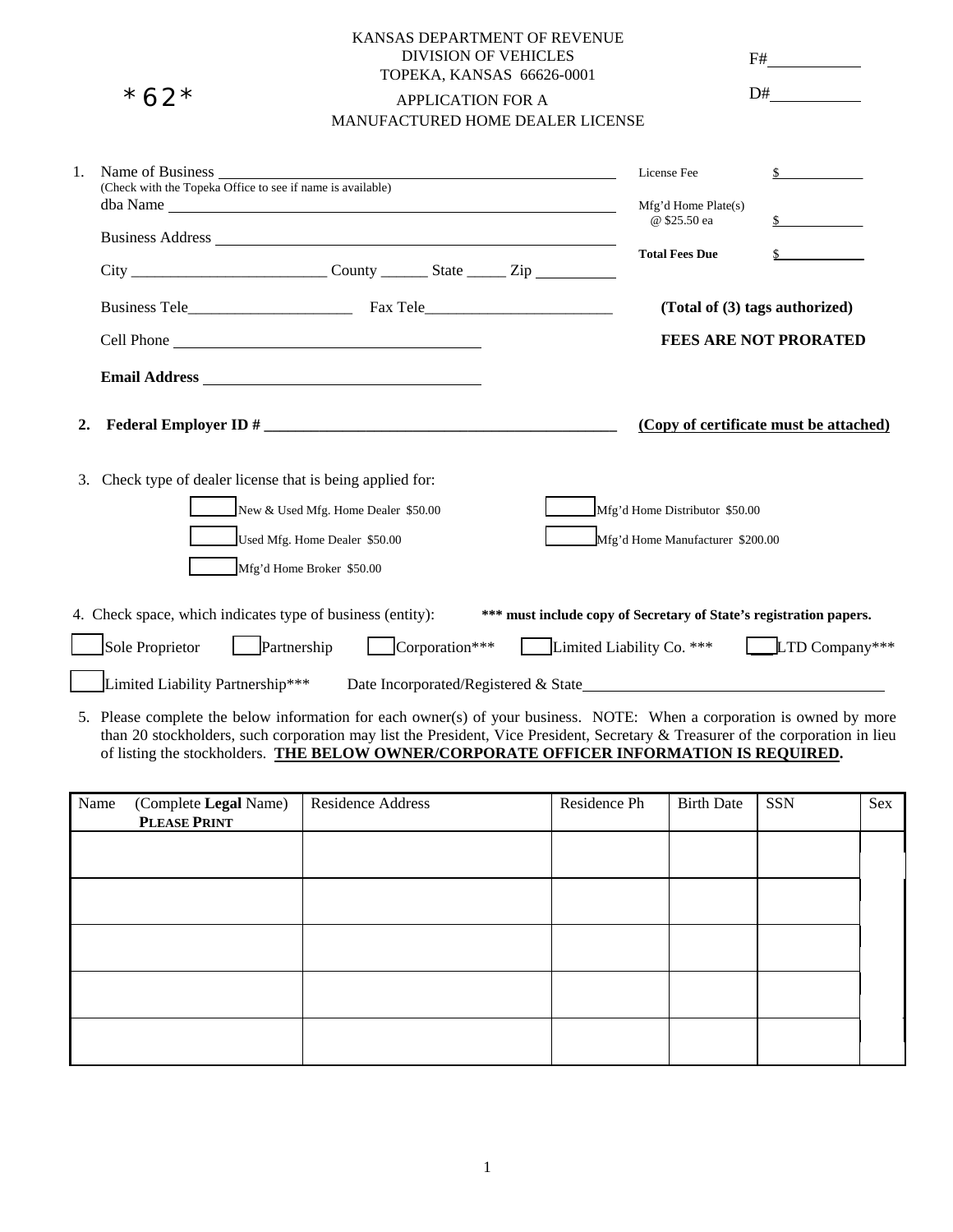6. List below three credit references. It is necessary for you to include name, address, type of business & account number to complete the necessary processing of your application. If you are listing credit cards, please also include your expiration date. (If partnership, list all other partner's references on separate sheet.) (If corporation, this section is not applicable). You may submit credit references on business letterhead in place of listing credit reference addresses.

| Name | Mailing Address including Zip-code | <b>Type of Business</b> | <b>Acct Number</b> |
|------|------------------------------------|-------------------------|--------------------|
|      |                                    |                         |                    |
|      |                                    |                         |                    |
|      |                                    |                         |                    |
|      |                                    |                         |                    |
|      |                                    |                         |                    |
|      |                                    |                         |                    |

7. If you are applying for a new vehicle dealer's license, give the following information about each selling agreement currently in force between your firm and the first or second stage manufacturer or distributor. NOTE: Form D-100 must be filed with the Division of Vehicles. If you need this form contact this office. 785-296-3626.

| Vehicle Make | $1st$ or $2nd$ Stage Manufacturer<br>or Distributor | <b>Mailing Address</b> | Expiration Date of<br>Agreement |
|--------------|-----------------------------------------------------|------------------------|---------------------------------|
|              |                                                     |                        |                                 |
|              |                                                     |                        |                                 |
|              |                                                     |                        |                                 |
|              |                                                     |                        |                                 |

|  | 8. Have you ever been licensed as a vehicle dealer? | If YES. Year |  |  |
|--|-----------------------------------------------------|--------------|--|--|
|  |                                                     |              |  |  |

9. Are you engaged in the vehicle business in any other location?

If yes, give City, State and Dealer number

10. Have you ever been denied a dealer license or has your dealer license ever been suspended or revoked, either in this state or any other? If YES, give reason

11. In accordance with K.S.A., 1992 Supp., 8-2410(a)(21), state whether within the five years immediately preceding the date of filing this application, you have been convicted of a felony? YES NO filing this application, you have been convicted of a felony?

12. List any supplemental locations to be located in the same county as your place of business. You are required to submit an approved zoning permit, \$35.00 fee and field approval for each additional location.

## **PERSONAL PROPERTY TAX CERTIFICATION**

13. I, the undersigned County Treasurer, certify that personal levied for the preceding year against all firm owners shown hereon have been paid in full; have been paid for the half of the preceding year, or that satisfactory evidence has been presented to this office that said owners had no taxable property for the preceding year.

| Dated at                  | Kansas, this | day of |        |  |
|---------------------------|--------------|--------|--------|--|
|                           |              |        |        |  |
| Co. Treasurer's Signature |              |        | County |  |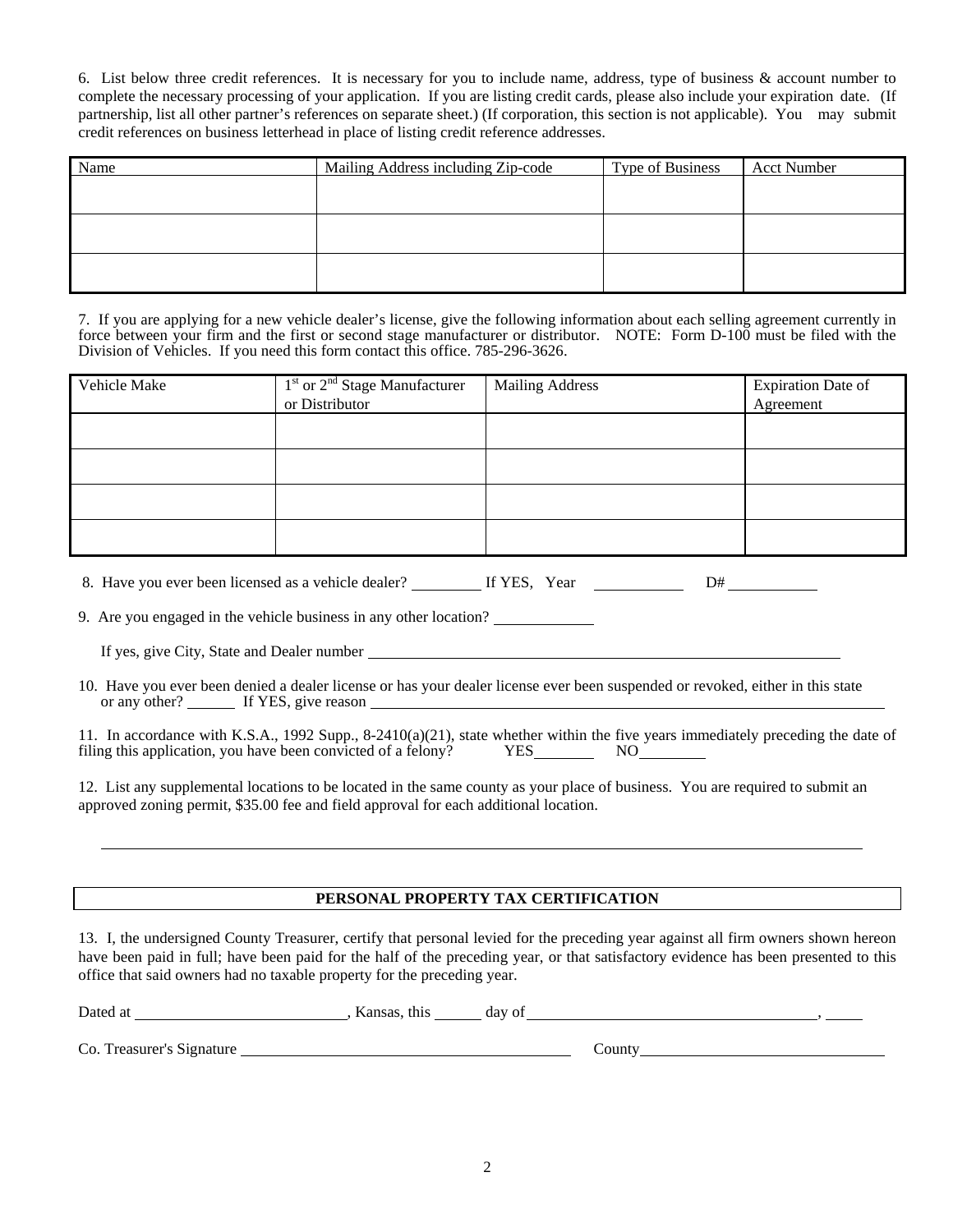14. Please complete the financial statement as required by Kansas Statutes.

| Assets                                       | In Dollars | Liabilities                         | In Dollars |
|----------------------------------------------|------------|-------------------------------------|------------|
| Cash on Hand                                 |            | Notes Payable to banks              |            |
| Non-Marketable securities                    |            | Notes payable to other institutions |            |
| Securities held by broker in margin accounts |            | Accounts payable                    |            |
| Real estate owned                            |            | Unpaid income tax                   |            |
| Account, loans and notes receivable          |            | Other unpaid taxes and interest     |            |
| Automobiles                                  |            | Real estate mortgages               |            |
| Cash surrender value - life insurance        |            | Other debts                         |            |
| Other Assets - itemize                       |            |                                     |            |
|                                              |            | <b>Total Liabilities</b>            | \$         |
|                                              |            | Net Worth                           | \$         |
| <b>Total Assets</b>                          |            | Total Liabilities & Net Worth       | \$         |

### **ZONING CERTIFICATION**

15. New or used vehicle dealers, wholesalers, brokers, salvage vehicle dealers, first or second stage manufacturers, first and second stage converters, must maintain an established place of business to be licensed. "Established place of business" means a building or structure, other than a building or structure all or part of which is occupied or used as a residence owned either in fee or leased and designated as an office or place to receive mail and keep records and conduct the routine of business. If such established place of business or lot is zoned, the correct business address and legal description of the property must be provided to the zoning authority, and proof that the use complied with the applicable zoning law, ordinance or resolution must be furnished to the director by the applicant. If no zoning exists agent must indicate below.

### **There may be other local ordinances that prohibit the issuance of this license, check with your local city business office.**

## ANY AREA LEFT BLANK WILL VOID ZONING CERTIFICATION.

|                                                       | <b>Complete Business Name</b>                                                |                            |
|-------------------------------------------------------|------------------------------------------------------------------------------|----------------------------|
| Address, City, State, Zip                             |                                                                              | is in conformance with the |
|                                                       |                                                                              |                            |
|                                                       | Indicate type of manufactured homes<br>(Ex: New/Used/Salvage or Repossessed) | Manufactured Homes.        |
| No Zoning Applicable (above must still be completed.) | Signature of Zoning Agent                                                    | Title                      |
|                                                       | Address of Zoning Agency / City / State / Zip                                |                            |
|                                                       | Zoning Office Phone Number                                                   |                            |
|                                                       |                                                                              |                            |
|                                                       |                                                                              |                            |

*Please notice the Insurance, Bond and Owner Certification on the backside of this application.*